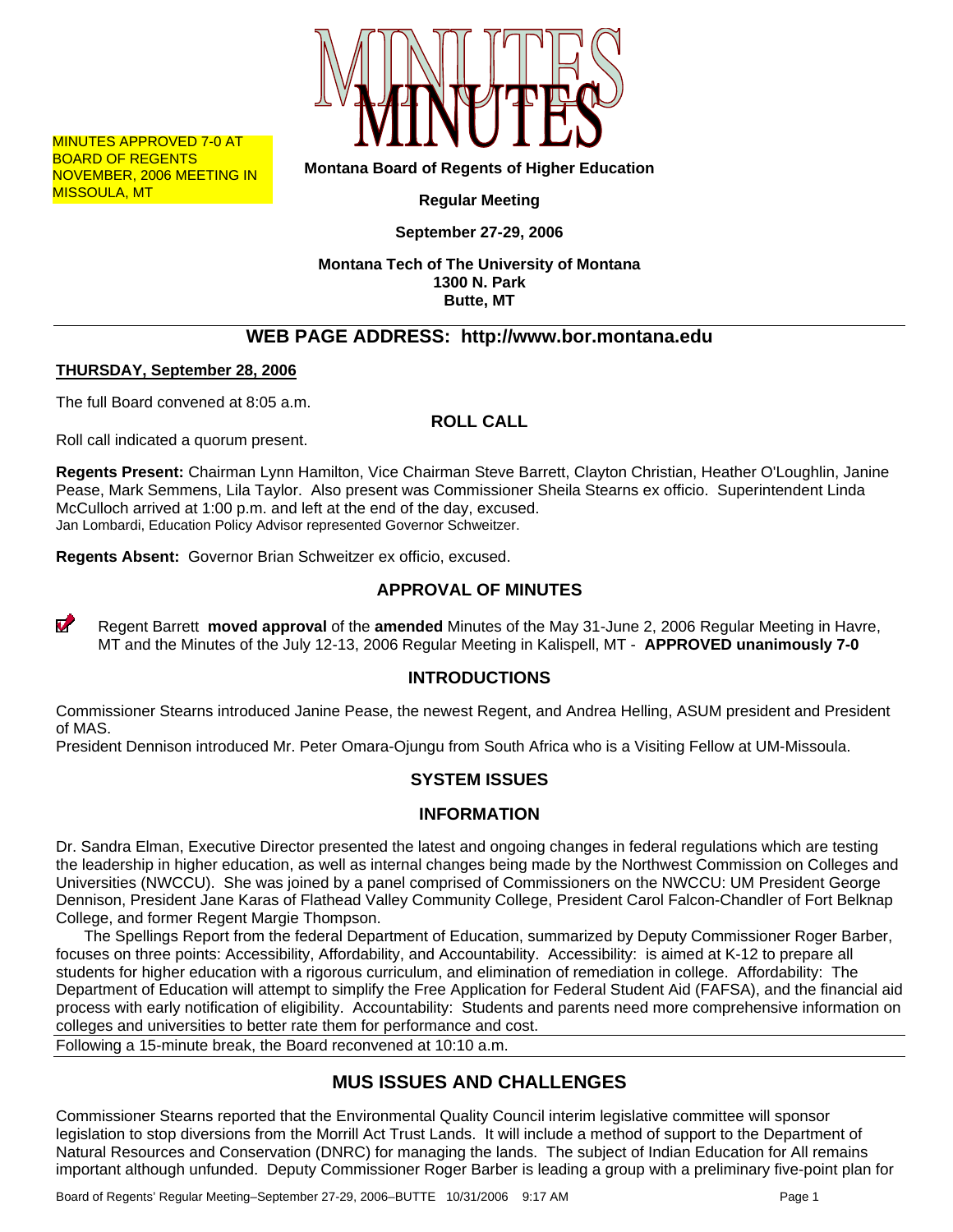the entire system which focuses on academic offerings.

*Deputy Commissioner Barber expects to present the plan to the Board at the November 2006 meeting.* 

As requested by members of the Board, a PowerPoint presentation on higher education in Montana was provided for the Board and campuses to use and modify as needed for a variety of groups.

> *Additional slides requested: Income levels in context of entire state; status of employment and education; connection of cost and affordability to a family; costs related to share of family income for tuition; level of participation in two year education compared to the nation; where Montana stands nationally.*

Issues presented by campuses (also see written reports included in meeting agenda):

Dean Mary Moe: attracting and retaining high quality employees as faculty and administrators; heavy workload; attracting and retaining the 25-44 year old demographic; issue of day care for students; and ability to be more competitive.

Chancellor Alex Capdeville: attracting and retaining faculty; declining demographics; and need of grants to work more closely with the Tribal Colleges on the high-line.

Chancellor Richard Storey: assessment, and compensation. He stated he cannot find the funds to complete a good assessment and compensation is not competitive, causing the loss of two PhDs who could not afford to work at UM-Western.

Chancellor Ron Sexton: cost of searches; poor compensation; senior professors will retire in the next two years; head count of over 5000 being served on funding for 3850 students; and demographics will change on faculty and staff simultaneously.

Chancellor Frank Gilmore: compensation. The Chair position in Mississippi he left 13 years ago now pays what he makes as Chancellor.

President George Dennison: compensation and how to affect it without funding; retirement costs; cost of real estate; issues that allow them to address the total quality of life; and dependent entitlements.

President Geoff Gamble: 176 positions in the system are open and 104 of those are in Bozeman - many are commuting from Butte and Big Timber. The median housing price in Bozeman is \$285,000. The cost of living makes it difficult to recruit new faculty and staff.

Dean Daniel Bingham: transferability. He finds students are being required to be more responsible to show the courses are transferable; difficulty attracting students for trade jobs since wages are inadequate and working in fast foods industry can pay better than in their learned trade; students are paid twice as much as their instructors if they leave Montana; and industry itself is competing with the two year colleges in training and attracting away instructors.

President Jane Karas: many retirements in the next five years; many part time students with fewer credits because they work; and expense of equipment and technology for trade programs.

Following a ten minute break, the Board reconvened at 11:10 a.m.

### **WORKFORCE COMMITTEE REPORT**

### **INFORMATION**

Unless otherwise noted, information items were covered in the committee meeting

a. State Workforce Investment Board Healthcare Workforce Committee

Regent Taylor gave a brief overview of the presentation made to the committee by Ms. Emily Lipp-Sirota and Ms. Leisa Smith from the Governor's Office.

b. Montana Rural Physician Incentive Program Annual Report – no additional discussion

c. Briefing paper: Bitterroot Valley Community College Proposal – Arlene Parisot

Ravalli County meets the statutory minimum requirements for a community college. The first step in the process of creating a new community college is to gather enough signatures on a petition to call an election in the county. If presented with a valid petition, the Board has a statutory obligation to call for an election in Ravalli County to decide whether or not to form a community college district.

> **NOTE:** According to §20-15-209, MCA, ultimate approval for organization of a new community college is at the discretion of the legislature, acting upon the recommendation of the Regents.

# **ACTION**

UM Branch Campus in Bitterroot Valley ITEM 132-1004-R0906 The Committee recommended no action at this time. **END WORKFORCE DEVELOPMENT** 

# **STUDENT REPORTS**

See Student Reports from Miles Community College, The University of Montana-Western, Montana State University-Bozeman, MSU-Great Falls College of Technology, and Montana Tech of The University of Montana at http://www.montana.edu/ocheftp/September2006/

## **END STUDENT REPORTS**

The Board recessed for lunch at 12:10 p.m.

Board of Regents' Regular Meeting–September 27-29, 2006–BUTTE 10/31/2006 9:17 AM Page 2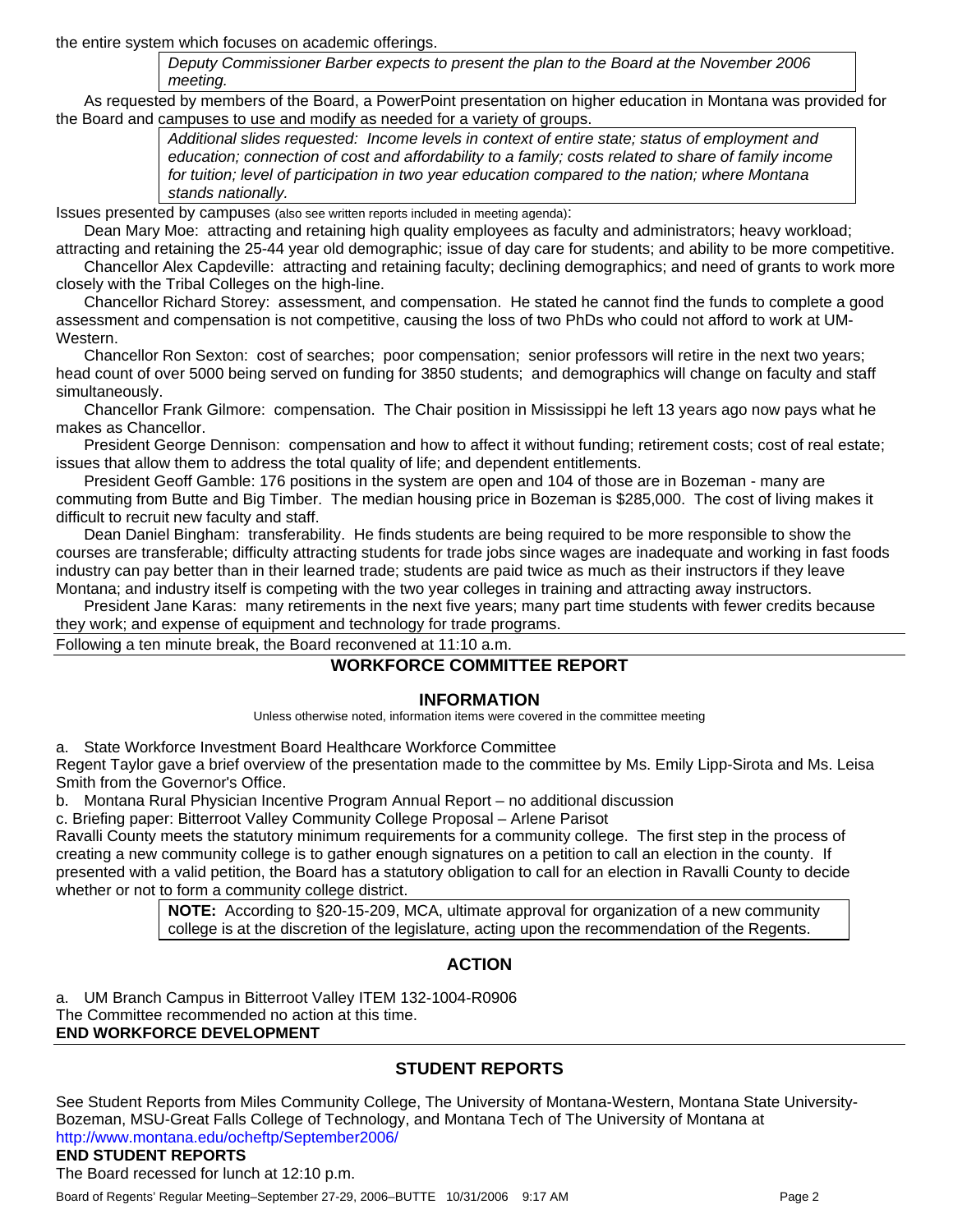## **ACADEMIC & STUDENT AFFAIRS COMMITTEE REPORT**

### **ACTION**

- a. Revisions to Board of Regents' Policy 301.12, dealing with undergraduate degree requirements ITEM 132-101-R0906
- $\boldsymbol{u}$ Chairman Hamilton moved approval of Item a. on recommendation of the Committee – **APPROVED unanimously 7-0 Level II items**
- b. Minor in Genetics, Montana State University-Bozeman ITEM 132-2003-R0706
- V Chairman Hamilton moved approval of Item b. on recommendation of the Committee – **APPROVED unanimously 7-0**
- c. B.S. in Criminal Justice, Montana State University-Billings ITEM 132-2701-R0706
- Chairman Hamilton moved approval of Item c. on recommendation of the Committee noting the change in the description from the original submission item that acknowledges the Sociology Option at UM-Missoula and the Associate Degree programs at Miles and Flathead Valley Community Colleges - **APPROVED unanimously 7-0**
- d. B.S. in General Science, Montana State University-Billings ITEM 132-2702-R0706 e. B.S. in General Science with a teaching option, Montana State University-Billings ITEM 132-2703-R0706
- f. A.A.S. in Computer Programming and Application Development, Montana State University-Billings College of Technology ITEM 132-2704-R0706
- g. B.S. in Business Administration, with a General Business option, Montana State University-Billings ITEM 132-2706- R0706
- h. B.S.Ed. in Reading and Elementary or Secondary Education, Montana State University-Billings ITEM 132-2707-R0706
- $\boldsymbol{V}$ Chairman Hamilton moved approval of Items **d. - h.** on recommendation of the Committee – **APPROVED unanimously 7-0**
- i. B.S.Ed in Mathematics, and a non-teaching major, Montana State University-Northern ITEM 132-2801-R0706
- $\boldsymbol{v}$ Chairman Hamilton moved approval of Item i. on recommendation of the Committee with the requirement for a specific report in September 2009 regarding the viability of this program – **APPROVED unanimously 7-0 with stipulated report**
- j. B.S. and Minor in Restoration Ecology, The University of Montana-Missoula ITEM 132-1001-R0706 **Tabled by the Committee to allow the two campuses to collaborate.**
- k. Center for Biomolecular Structure and Dynamics, The University of Montana-Missoula ITEM 132-1002-R0706
- $\boldsymbol{\sigma}$ Chairman Hamilton moved approval of Item k. on recommendation of the Committee – **APPROVED unanimously 7-0**  *Deputy Commissioner Barber will develop guidelines on developing centers.*
- l. School of Public and Community Health Sciences, The University of Montana-Missoula ITEM 132-1003-R0706 Item l. was not favored by the Committee on a 4-0 vote.

There was extensive discussion on the use of "school" in the name of this program. Specific criteria restrict the possibility of this program becoming a "school of public health."

- **V** Regent Semmens moved approval of Item l. with the proviso that UM not proceed toward a "school" of public health in the foreseeable future – **APPROVED 5-2 with Regents Taylor and Pease dissenting**
- m. The Montana Safe Schools Center, The University of Montana-Missoula ITEM 132-1004-R0706
- n. Department of Media Arts, The University of Montana-Missoula ITEM 132-1005-R0706
- o. Certificates in Applied Science in Bookkeeping, Medical Receptionist, Network Technician, Drafting Technician, Computer Assistant and Office Assistant, Montana Tech of The University of Montana College of Technology ITEM 132-1501-R0706

Chairman Hamilton moved approval of Items **m. - o**. on recommendation of the Committee – **APPROVED unanimously 7-0** 

- p. Center for Advanced Supramolecular and Nano Systems, Montana Tech of The University of Montana ITEM 132- 1502-R0706
- The Committee recommended no approval on Item p. on a 3-1 vote, and recommended continued collaboration with regular reports, and MSU-Bozeman to show how a systemwide program would look in regard to nano technologies.
- Regent Semmens moved approval of Item p. with the proviso that Montana Tech, UM and Bozeman report in November on the results of meetings on how best to collaborate as they go forward.
- Campus representatives agreed that time was not of the essence on this item.
- Regent Semmens withdrew his motion.

*The campuses will return to the November meeting with ideas on nano technology collaboration.* 

- q. Center for Advanced Mineral and Metallurgical Processing, Montana Tech of The University of Montana ITEM 132- 1503-R0706 – deferred to November 2006 meeting as requested by Montana Tech
- r. B.A.S. in General Studies, Montana Tech of The University of Montana ITEM 132-1504-R0706
- s. A.A.S. in Music Technology, Dawson Community College ITEM 132-202-R0706
- $\boldsymbol{V}$ Chairman Hamilton moved approval of Items **r. & s.** on recommendation of the Committee – **APPROVED unanimously 7-0**

# **INFORMATION**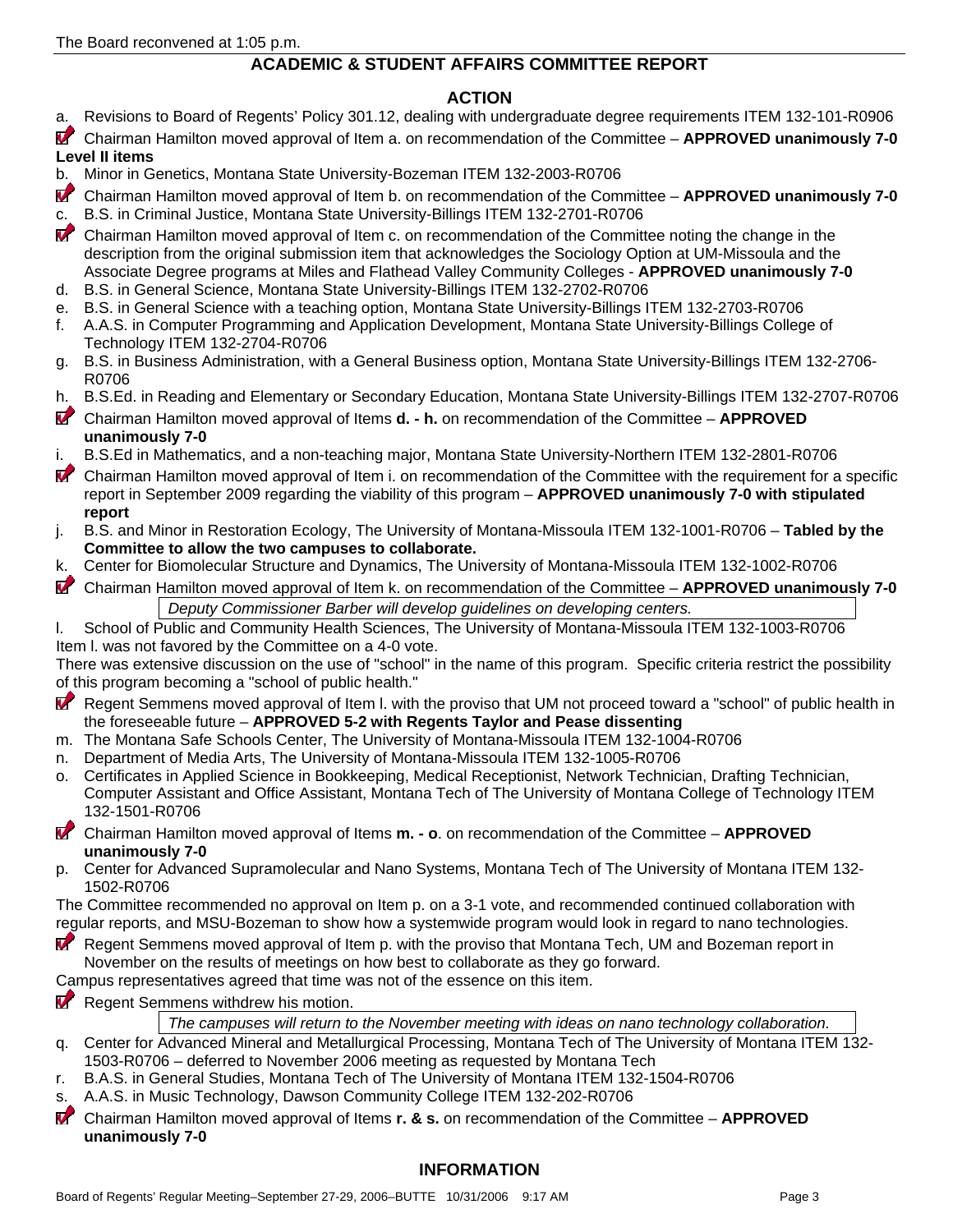- a. Report on Egyptian students at MSU-Bozeman no additional discussion
- b. College Preparatory Program report deferred to November 2006 meeting
- c. Additional information on Policy 940.29, post-baccalaureate students additional information on 940.29, requiring higher tuition. Further consideration deferred to November 2006 meeting
- d. Follow-up reports on radiologic tech, MSU-Great Falls College of Technology, and electrical engineering, Montana Tech of The University of Montana – no additional discussion
- e. Project on remedial coursework Jan Clinard / Tyler Trevor
- **Regent Hamilton moved the Board adopt the recommendations of this report directing the Commissioner to convene a** Work Group to study remedial education and recommend policy that clarifies how the Montana University System defines, provides, counts, and reports its remedial education, that the Mathematics and Writing Steering Committee study mathematics and writing placement issues and make policy recommendations to the work group, and that the Commissioner's Office prepare an annual report on remediation for the Board of Regents – **APPROVED unanimously 7-0**
- f. Concept review Discussion about an academic partnership with Xiamen Institute of Technology and a possible branch campus in China – The University of Montana-Missoula –

*The committee advised The University of Montana to continue to explore this opportunity, with reports to the Regents on every major development.* 

- g. 2006 ACT and SAT scores in Montana Jan Clinard deferred to November 2006 meeting
- h. MUS General Education Core Online Tom Gibson no additional discussion
- i. Strategic Plan for UM-Western no additional discussion
- j. Continuing update on LPN program at Flathead Valley Community College no additional discussion

### **CONSENT**

a. CONSENT Level I memorandum on programs previously approved by Deputy Commissioner Roger Barber – no additional discussion

#### **END ACADEMIC/STUDENT AFFAIRS ITEMS**

# **STAFF & COMPENSATION COMMITTEE REPORT**

### **ACTION**

- a. Executive officer salary determination; Revise Policy 802.8 ITEM 132-106-R0906
- Regent Barrett moved approval of Item a. on recommendation of Committee Regent Pease briefly absent from meeting **APPROVED unanimously 6-0** with Regent Pease absent
- b. Executive residence guidelines; Revise Policy 805 ITEM 132-103-R0906
- Regent Barrett moved approval of Item b. on recommendation of Committee **APPROVED unanimously 6-0** with Regent Pease absent
- c. Multiyear head coach contracts ITEM 132-108-R0906
- Regent Barrett moved approval of Item c. on recommendation of Committee with the amendment to include "up to three years." – **APPROVED 4-3 with Regents Hamilton, O'Loughlin and Taylor dissenting**

### **INFORMATION**

Unless otherwise noted, information items were covered in the committee meeting

- a. Administrators' service on outside governing boards
- b. Optional Retirement Program
- c. Executive officer titles at Helena and Great Falls COTs
- d. Approval of individual contracts for faculty

No additional discussion on Items a. - d.

# **CONSENT**

 $\boldsymbol{v}$ Regent Barrett moved approval of the entire Consent Agenda, listed below – **APPROVED unanimously 7-0** 

### **Staff Items**

- a. Office Commissioner of Higher Education ITEM 132-100-R0906
- b. The University of Montana-Missoula ITEM 132-1000-R0906 as amended
- c. Montana Tech of the University of Montana ITEM 132-1500-R0906
- d. The University of Montana-Western ITEM 132-1600-R0906
- e. The University of Montana-Helena College of Technology ITEM 132-1900-R0906
- f. MSU-Bozeman ITEM 132-2000-R0906
- g. Authorization to Confer the Title of Professor Emeritus of Electrical and Computer Engineering upon Fred Cady;

Board of Regents' Regular Meeting–September 27-29, 2006–BUTTE 10/31/2006 9:17 AM Page 4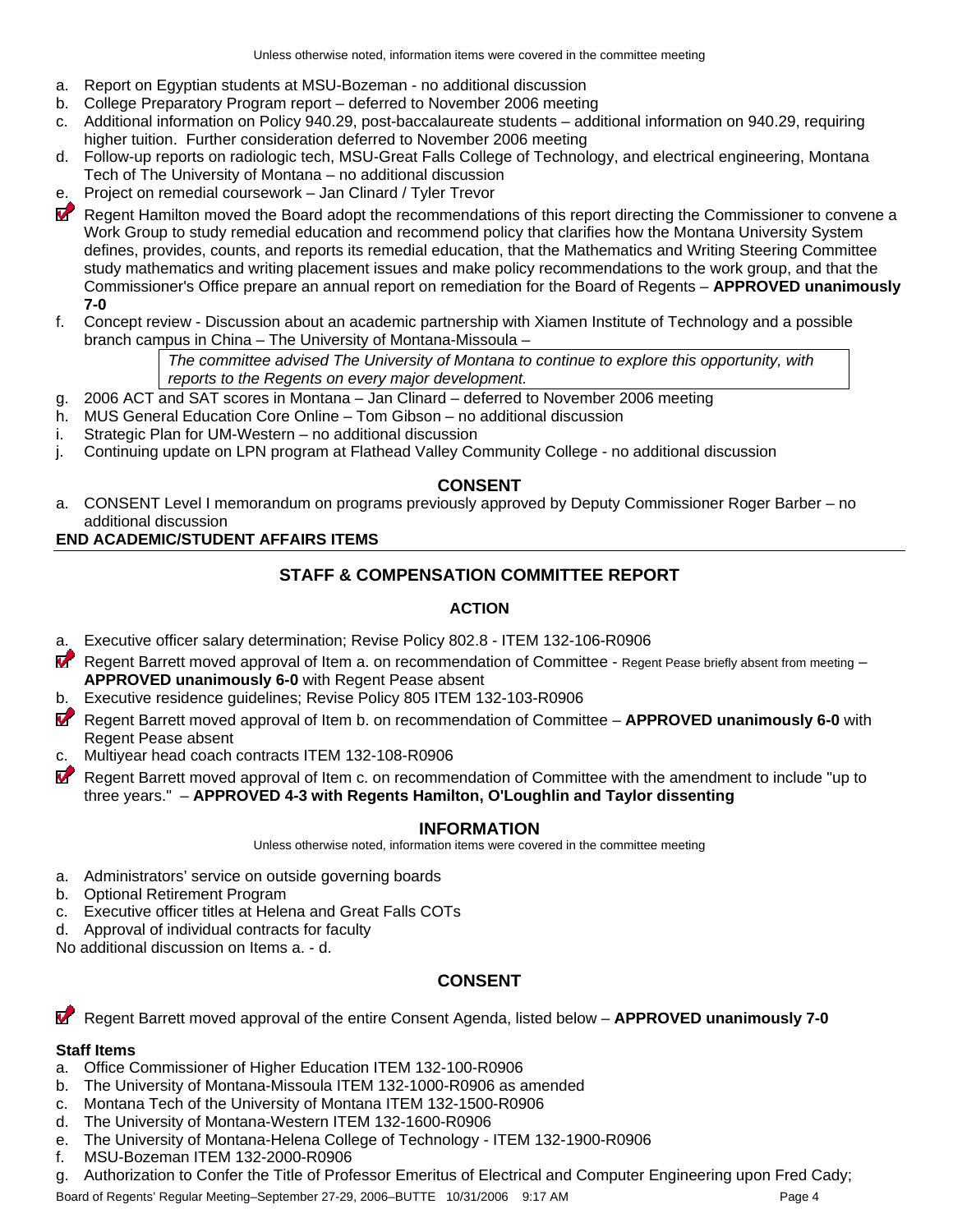Montana State University-Bozeman ITEM 132-2001-R0906

- h. Authorization to Confer the Title of Professor Emeritus of Mathematics upon Richard Gillette; Montana State University- Bozeman ITEM 132-2002-0906
- i. Ag Experiment Station ITEM 132-2300-R0906
- j. Cooperative Extension Service ITEM 132-2400-R0906
- k. MSU-Billings ITEM 132-2700-R0906
- l. MSU-Northern ITEM 132-2800-R0906 as revised
- m. MSU-Great Falls ITEM 132-2850-R0906

#### **Labor Agreements / Other**

- a. Approval of tentative agreement between Teamsters Local 2 and the University of Montana ITEM 132-107-R0906
- b. Authorize faculty participation in companies under Policy 407; Montana State University-Bozeman. ITEM 132-2004- R0906

## **PUBLIC COMMENT**

There was no public comment.

*Regent Semmens encouraged OCHE to perform an updated compensation survey.*

#### **END STAFF AND COMPENSATION ITEMS**

Following a 15-minute break, the Board reconvened at 3:10 p.m.

## **ADMINISTRATIVE, BUDGET AND AUDIT OVERSIGHT COMMITTEE REPORT**

V Regent Semmens recommended endorsement of the Governor's College Affordability Plan as released the previous day - **APPROVED unanimously 7-0**

### **ACTION**

a. Utilization of Series J Bond Proceeds for Construction & Renovation of Academic Facilities; Fee Increases; UM-Missoula ITEM 132-1002-R0906

 Regent Semmens moved approval of Item a. on recommendation of Committee – **APPROVED unanimously 7-0**  b. Increase in Project Authorization for Inter-Disciplinary Science Bldg; UM-Missoula ITEM 132-1006-R0906

 $\boldsymbol{v}$  Regent Semmens moved approval of Item b. on recommendation of Committee – **APPROVED unanimously 7-0** c. Naming of Buildings; Revise Policy 1004.1 ITEM 132-104-R0906

Regent Semmens moved approval of Item c. on recommendation of Committee – **APPROVED unanimously 7-0**

### **INFORMATION**

Unless otherwise noted, information items were covered in the committee meeting

- a. Audit Reports
	- 1. MGSLP Forms 2000 Review Report U.S. Dept of Education no additional discussion
- b. Budget Discussions with OBPP Update no additional discussion
- c. Distance Education Tuition Discussion Tom Gibson

*Guidelines will be presented to the Board at the November 2006 meeting on applying distance education tuition and fees.* 

d. Distance Education Conversion; UM-Missoula – Bill Muse

*UM will come back to the Board for approval of change in the general fund budget to include expenditures for the added students. Recommendation: all campuses explore if this issue affects their budgets or enrollment patterns.* 

#### e. Concept Review: MUS Honor Scholarships - Bruce Marks, Director MGSLP

*Item e. will reduce the fiscal impact on the MUS. The plan is to limit the numbers, or reduce the dollar amounts. Changes will be phased in. Bruce Marks, Director of MGSLP will coordinate changes with the campuses and with staff in high schools and prepare proposal for Board action November 2006.* 

f. Concept Review: Acquisition of Land – Super Fund Site

*Montana Tech will work with the Department of Environmental Quality (DEQ) for assistance with remediation requirements* 

g. Concept Review: Master Plan for South Campus; UM-Missoula *UM will continue developing their Master Plan and will keep the Board apprised as they progress.*

Commissioner Stearns reported there have been conversations with the Student Assistance Foundation to lease space to MGSLP and OCHE when it erects its new building.